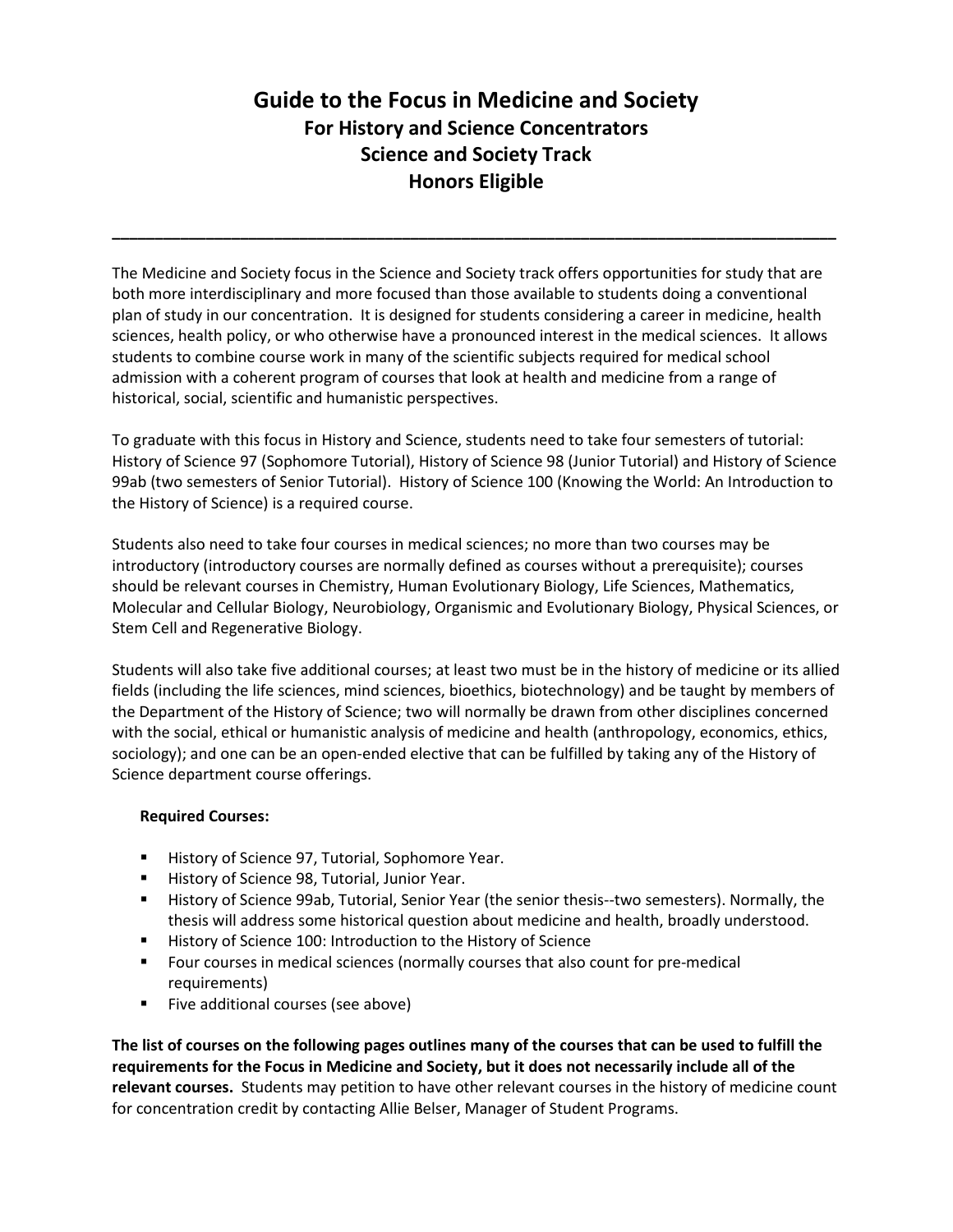# **1. History of Science Tutorials**

- **History of Science 97, Tutorial, Sophomore Year (offered during the spring semester)**
- **History of Science 98, Tutorial, Junior Year (normally taken during the fall semester)**
- History of Science 99ab, Tutorial, Senior Year (the senior thesis--two semesters; normally, the thesis will address some historical question about medicine and health, broadly understood)

## **2. History of Science 100**

All concentrators will be required to enroll in History of Science 100, Knowing the World: An Introduction to the History of Science, which is offered only during the fall semester.

## **3. History of Medicine and Allied Fields**

Course requirements: four courses; no more than two may be introductory (normally defined as courses without a prerequisite); at least two must be in the history of medicine or its allied fields (including the life sciences, mind sciences, bioethics, biotechnology) and be taught by members of the Department of the History of Science; and two will normally be drawn from other disciplines concerned with the social, ethical or humanistic analysis of medicine and health (anthropology, economics, ethics, sociology).

## **a. At least two courses concerned with medicine and its allied fields, taught by faculty from the Department of the History of Science, chosen from among the following:**

Classical Studies 165. Medicine in the Greco-Roman World Culture and Belief 34. Madness and Medicine: Themes in the History of Psychiatry Culture and Belief 58. Case Studies in the Medical Humanities: Interdisciplinary Perspectives on the Experience of Illness East Asian Studies 170 (formerly CB 11). Medicine and the Body in East Asia and in Europe General Education 1004 (formerly CB 47). The Darwinian Revolution General Education 1089 (formerly HISTSCI 140). The Border: Race, Politics, and Health in Modern Mexico General Education 1116 (formerly ER 33). Medical Ethics and History General Education 1150. Medicine and Conflict: The History and Ethics of Healing in Political Turmoil General Education 1170. Confronting COVID-19: Science, History, Policy History of Science 136. History of Biotechnology History of Science 139v. Ecological Visions of Health and Disease History of Science 141. Foreign Bodies: On Health and Migration History of Science 142vj. History and Politics of the American Obesity Epidemic History of Science 143vp. Histories of Therapeutics History of Science 144. Medical Technologies in Historical Perspective History of Science 145. Medicine and Health in America History of Science 146. (How) Does Medicine Work? History of Science 146v. Bodies in Flux: Medicine, Gender, and Sexuality in the Modern Middle East History of Science 147. The Changing Concept of Race in America: From Jefferson to Genomics History of Science 147v. Graphic! Visualizing Medicine from Textbooks to Comics History of Science 148. Sick and Tired of Being Sick and Tired: A History of Health Disparities in America History of Science 148vj. Race, Medicine, and Mass Incarceration History of Science 149. The History and Culture of Stigma History of Science 152vp. Technology and Modern Medicine: From the Stethoscope to Nanotech History of Science 156vh. Biopolitical Animals: Nonhumans in Medicine, Science, and Society History of Science 170. Broken Brains History of Science 176. Brainwashing and Modern Techniques of Mind Control History of Science 176v. Mind and Matter: Themes in the History of Neuroscience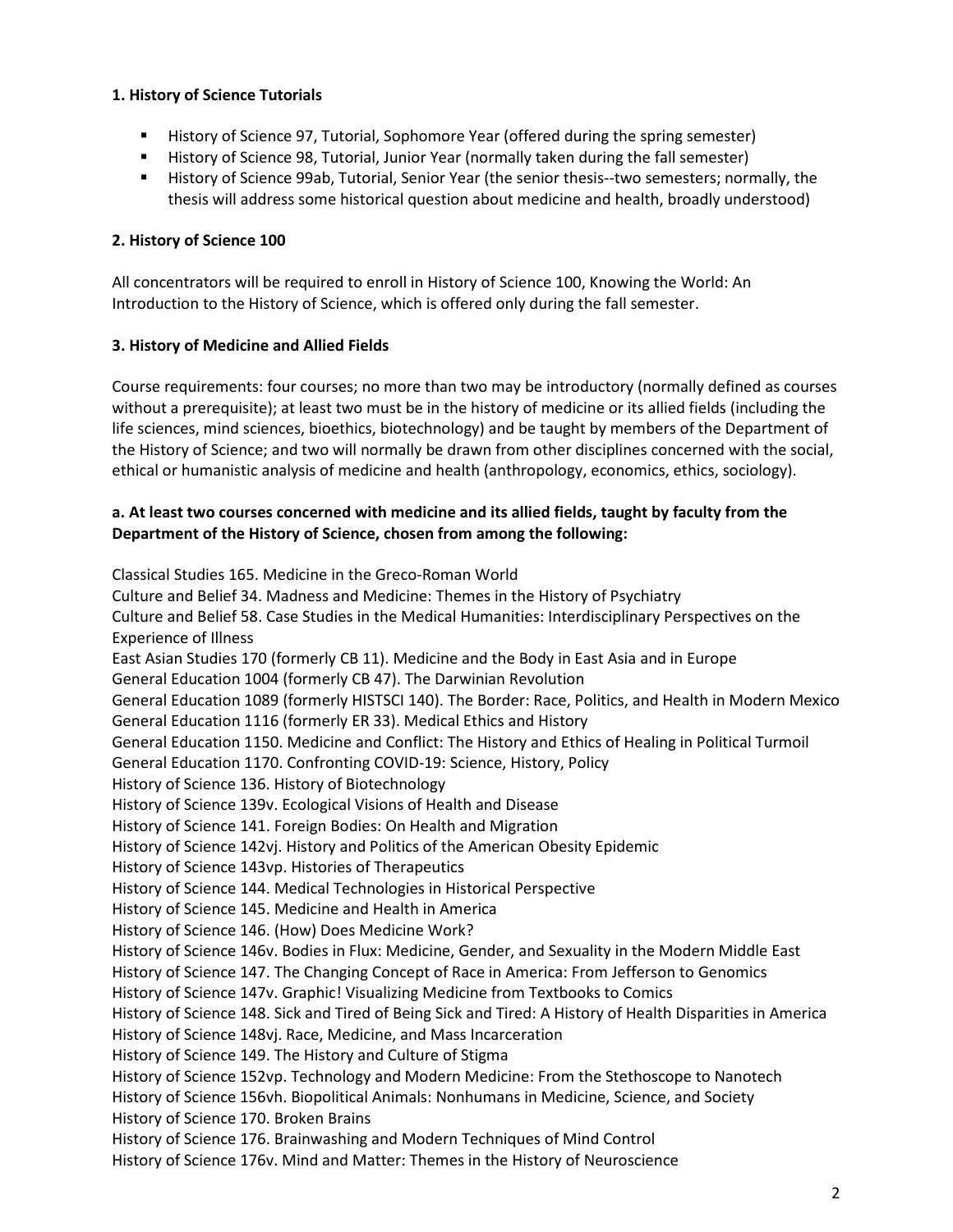History of Science 177v. The Sciences of Memory, Lies, and Pain History of Science 178. History of the Psychotherapies History of Science 179. The Freudian Century History of Science 212. Death in the Age of Plague History of Science 242. Global Perspectives on the History of Medicine History of Science 245. The Changing Concept of Race in America: From Jefferson to Genomics History of Science 247. Current Issues in the History of Medicine: Seminar History of Science 249. Historical Perspectives on the Opioid Epidemic History of Science 253. Bioethics, Law, and the Life Sciences

## **b. Two courses will normally be taken in a field concerned with the social, ethical or humanistic analysis of medicine and health, chosen from among the following:**

## **Anthropology**

Anthropology 2796. Medical Anthropology: Advanced Topics African and African American Studies 189x. Medicine, Culture, and Society

#### **Economics**

Economics 1389. Economics of Global Health Economics 1460. Economics of Health Care Policy Economics 2460. Health Economics Workshop Economics 2465. Health Economics Empirical and Mathematical Reasoning 20. The Business and Politics of Health

#### **Global Health and Health Policy**

Global Health and Health Policy 50. The Quality of Health Care in America Global Health and Health Policy 99. Research in Global Health and Health Policy Empirical and Mathematical Reasoning 20. The Business and Politics of Health Science of Living Systems 16. Human Evolution and Human Health Science of Living Systems 19. Nutrition and Global Health Societies of the World 24. Global Health Challenges: Complexities of Evidence-Based Policy Societies of the World 25. Case Studies in Global Health: Biosocial Perspectives United States in the World 11. U.S. Health Care Policy United States in the World 31. American Society and Public Policy

## **Ethics**

Ethical Reasoning 24. Bioethics Ethical Reasoning 33. Medical Ethics and History SCRB 60. Ethics, Biotechnology, and the Future of Human Nature

#### **Sociology**

Sociology 146. Death by Design: Health Inequalities in Global Perspective Sociology 165. Inequalities in Health Care Sociology 168. Sociology of Biomedicine and Global Health African and African American Studies 197. Poverty, Race, and Health

**c. One can be an open-ended elective that can be fulfilled by taking any of the History of Science department course offerings.**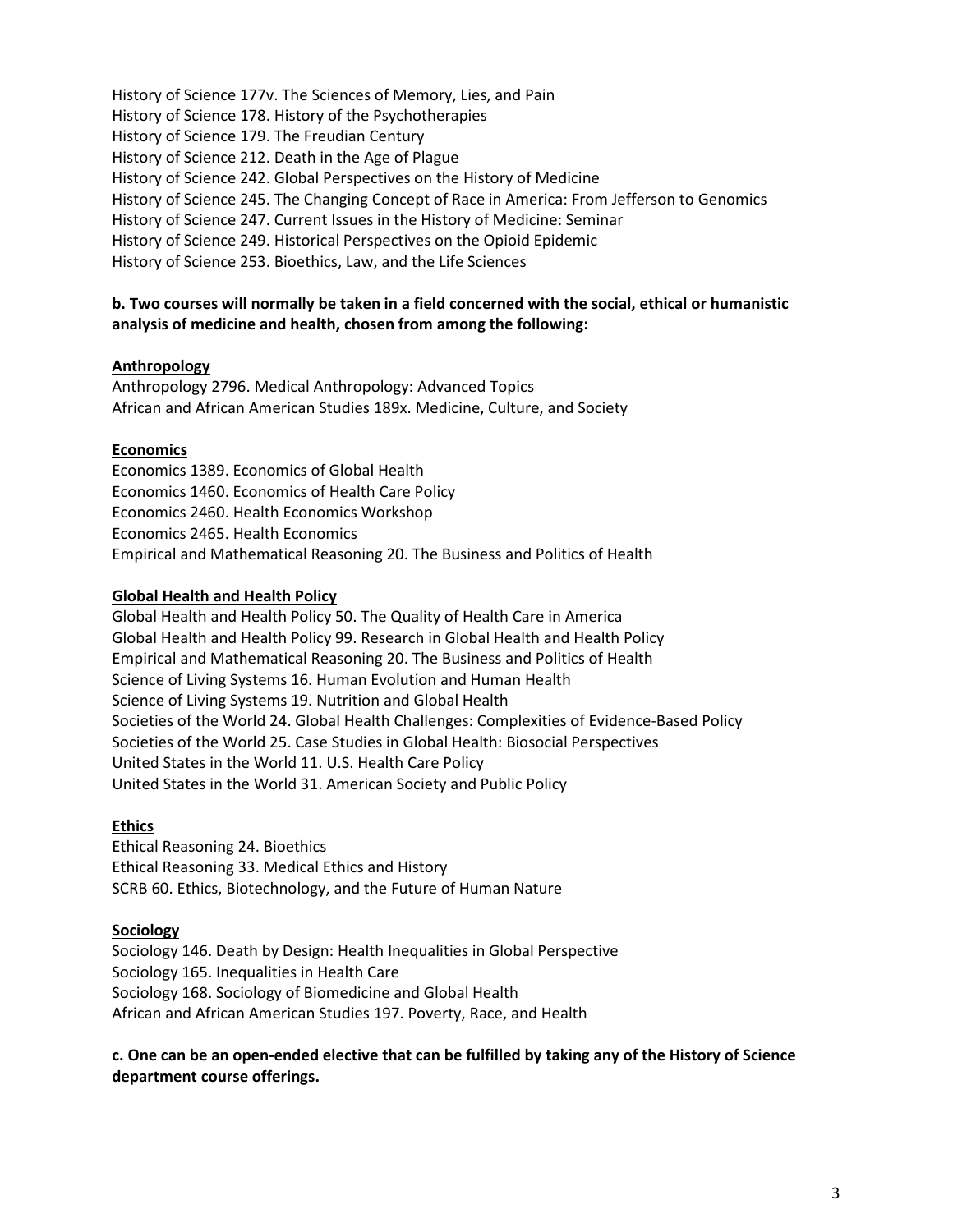## **4. Medical Sciences Area**

Course requirements: four courses in medical sciences, selected from one or more or the following fields; no more than two may be introductory (which is normally defined as a course without a prerequisite--courses with an asterisk count as introductory). This list is not necessarily current or complete.

## **Common Medical Sciences Sequences of Courses in Chemistry**:

\***Life Sciences 1a.** An Integrated Introduction to the Life Sciences: Chemistry, Molecular Biology, and Cell Biology

\***Physical Sciences 1.** Chemical Bonding, Energy, and Reactivity: An Introduction to the Physical Sciences **Chemistry 17.** Principles of Organic Chemistry **Chemistry 27.** Organic Chemistry of Life

**Or**

\***Life Sciences 1a.** An Integrated Introduction to the Life Sciences: Chemistry, Molecular Biology, and Cell Biology

\***Physical Sciences 1.** Chemical Bonding, Energy, and Reactivity: An Introduction to the Physical Sciences **Chemistry 20.** Organic Chemistry

**Chemistry 30.** Organic Chemistry

Life Sciences 1a and Physical Sciences 1 together satisfy the one year general chemistry requirement for medical school; Chemistry 17/27 or Chemistry 20/30 satisfy the organic chemistry requirement for medical school. The Chemistry 17/27 sequence is intended primarily for students interested in the Life Sciences, and the Chemistry 20/30 sequence is intended primarily for students interested in Chemistry and the Physical Sciences.

## **Other sequences can include:**

## **Chemistry and Chemical Biology Department Courses numbered 100 and above**

\*Life and Physical Sciences A. Foundational Chemistry and Biology \*Life Sciences 1b. An Integrated Introduction to the Life Sciences: Genetics, Genomics, and Evolution Physical Sciences 2. Mechanics, Elasticity, Fluids, and Diffusion Physical Sciences 3. Electromagnetism, Waves, Imaging, and Information Physical Sciences 11. Foundations and Frontiers of Modern Chemistry: A Molecular and Global Perspective Chemistry 20. Organic Chemistry Chemistry 30. Organic Chemistry Chemistry 40. Inorganic Chemistry Chemistry 60. Foundations of Physical Chemistry

## **Human Evolutionary Biology**

## **HEB Courses numbered 1200 and above**

\*Life and Physical Sciences A. Foundational Chemistry and Biology

\*Life Sciences 1b. An Integrated Introduction to the Life Sciences: Genetics, Genomics, and Evolution

Life Sciences 2. Evolutionary Human Physiology and Anatomy

\*OEB 10. Foundations of Biological Diversity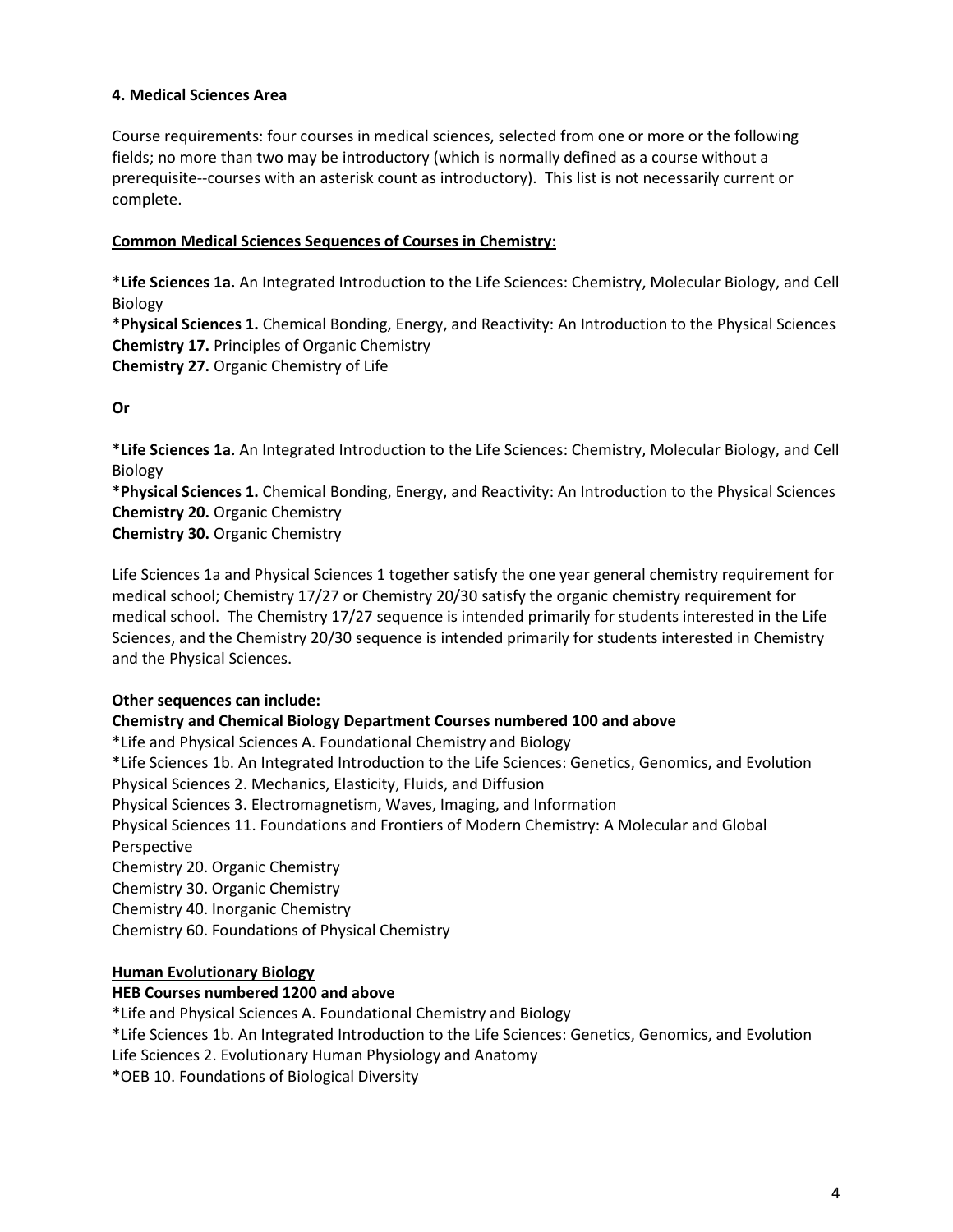## **Life Sciences**

\*Life and Physical Sciences A. Foundational Chemistry and Biology \*Life Sciences 1a. An Integrated Introduction to the Life Sciences: Chemistry, Molecular Biology, and Cell Biology \*Life Sciences 1b. An Integrated Introduction to the Life Sciences: Genetics, Genomics, and Evolution Life Sciences 2. Evolutionary Human Physiology and Anatomy Life Sciences 50ab. Integrated Science

Life Sciences 100. Experimental Research in the Life Sciences

Life Sciences 120. Global Health Threats

\*Science of Living Systems 11. Molecules of Life

SCRB 60. Ethics, Biotechnology, and the Future of Human Nature

# **Mathematics**

**Applied Mathematics Department courses numbered 100 and above Mathematics Department courses numbered 100 and above**

**Statistics Department courses numbered 110 and above**

\*Mathematics Ma. Introduction to Functions and Calculus I

\*Mathematics Mb. Introduction to Functions and Calculus II

\*Mathematics 1a. Introduction to Calculus

Mathematics 1b. Calculus, Series, and Differential Equations

Mathematics 18. Multivariable Calculus for Social Sciences

Mathematics 19a. Modeling and Differential Equations for the Life Sciences

Mathematics 19b. Linear Algebra, Probability, and Statistics for the Life Sciences

Mathematics 21a. Multivariable Calculus

Mathematics 21b. Linear Algebra and Differential Equations

Mathematics 23a. Linear Algebra and Real Analysis I

Mathematics 23b. Linear Algebra and Real Analysis II

Mathematics 25a. Honors Linear Algebra and Real Analysis I

Mathematics 25b. Honors Linear Algebra and Real Analysis II

Mathematics 55a. Honors Abstract Algebra

Mathematics 55b. Honors Real and Complex Analysis

Applied Mathematics 21a. Mathematical Methods in the Sciences

Applied Mathematics 21b. Mathematical Methods in the Sciences

\*Statistics 100. Introduction to Quantitative Methods for the Social Sciences and Humanities

\*Statistics 101. Introduction to Quantitative Methods for Psychology and the Behavioral Sciences

\*Statistics 102. Introduction to Statistics for Life Sciences

\*Statistics 104. Introduction to Quantitative Methods for Economics

## **Molecular and Cellular Biology**

## **Molecular and Cellular Biology Department courses numbered 100 and above**

\*Life Sciences 1a. An Integrated Introduction to the Life Sciences: Chemistry, Molecular Biology, and Cell Biology

\*Life Sciences 1b. An Integrated Introduction to the Life Sciences: Genetics, Genomics, and Evolution MCB 60. Cellular Biology and Molecular Medicine

MCB 63. Biochemistry and Molecular Medicine

MCB 64. The Cell Biology of Human Life in the World

MCB 65. Physical Biochemistry: Understanding Macromolecular Machines

MCB 68. Cell Biology Through the Microscope

\*MCB 80. Neurobiology of Behavior

\*MCB 81. Fundamentals of Neuroscience

Life Sciences 100r. Experimental Research in the Life Sciences

Life Sciences 120. Global Health Threats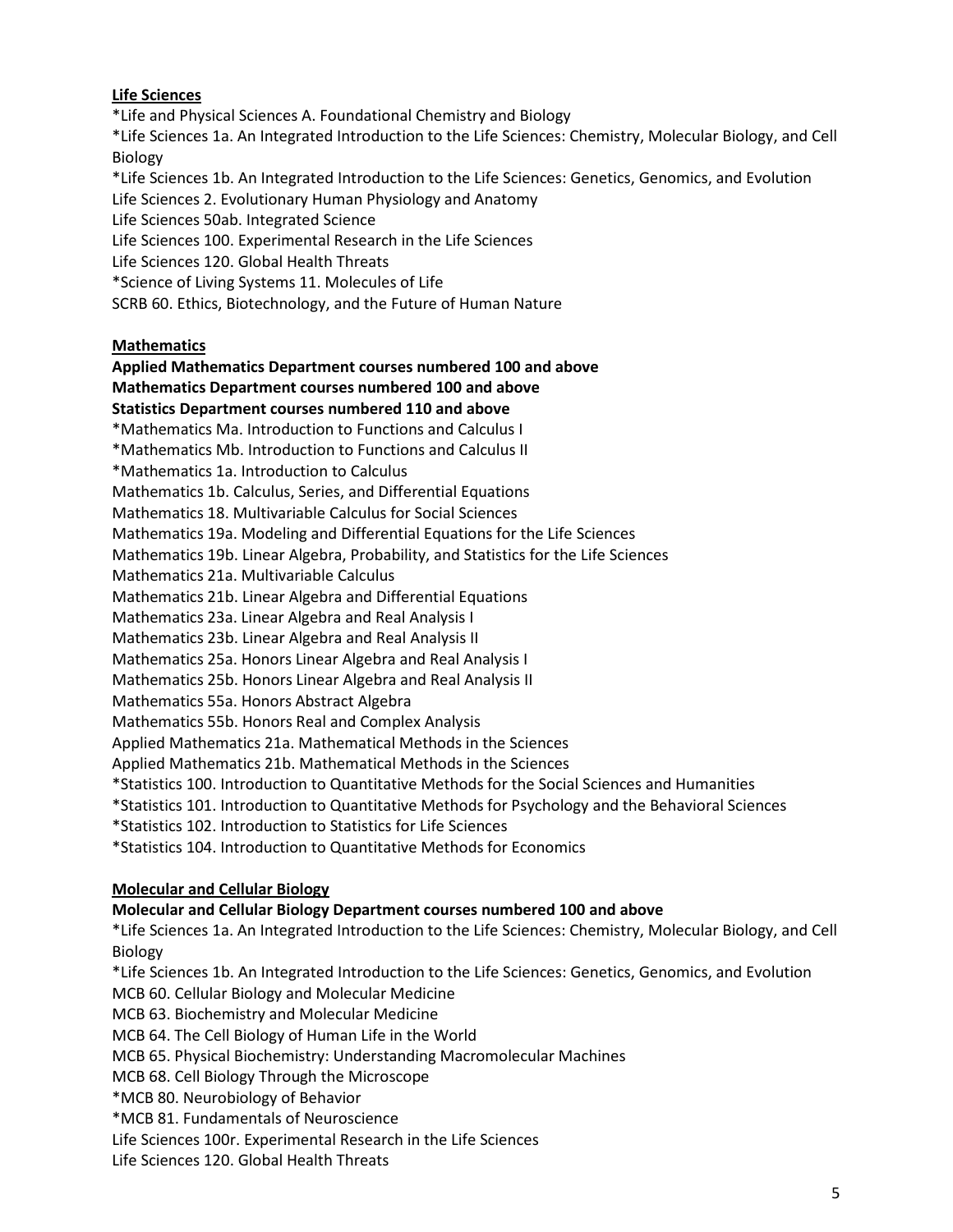Applied Mathematics 126. Statistics and Inference in Biology Mathematics 153. Mathematical Biology-Evolutionary Dynamics Physics 141. The Physics of Sensory Systems in Biology SCRB 192. Principles of Drug Discovery and Development

## **Neurobiology**

## **Neurobiology Department courses numbered 100 and above**

\*Life Sciences 1a. An Integrated Introduction to the Life Sciences: Chemistry, Molecular Biology, and Cell Biology

\*Life Sciences 1b. An Integrated Introduction to the Life Sciences: Genetics, Genomics, and Evolution

\*MCB 80. Neurobiology of Behavior

\*MCB 81. Fundamentals of Neuroscience

Neurobiology 101. Auditory Neurobiology

BCMP 213. Behavioral Pharmacology

Life Sciences 100. Experimental Research in the Life Sciences

MCB 105. Systems Neuroscience

MCB 115. Cellular Basis of Neuronal Function

MCB 125. Molecular Basis of Behavior

MCB 129. The Brain: Development, Plasticity and Decline

MCB 145. Neurobiology of Perception and Decision Making

- MCB 146. Experience-Based Brain Development: Causes and Consequences
- MCB 148. The Neurobiology of Pain

MCB 170. Brain Invaders: Building and Breaking Barriers in the Nervous System

MCB 186. Circadian Biology: From Cellular Oscillators to Sleep Regulation

OEB 57. Animal Behavior

OEB 105. Neurobiology of Motor Control

OEB 223. Topics in Neurogenetics

Physics 141. The Physics of Sensory Systems in Biology

Psychology 1052. The Application of fMRI in Cognitive Neuroscience Research

Psychology 1201. Your Brain on Drugs: Psychopharmacology

Psychology 1304. Brain Damage as a Window into the Mind: Cognitive Neuropsychology

Psychology 1430. Human Memory and Amnesia

Psychology 1452. The Human Face

SCRB 180. Regeneration and Repair in the Mammalian Brain

SCRB 182. Got (New) Brain? The Evolution of Brain Regeneration

## **Organismic and Evolutionary Biology**

## **Oganismic and Evolutionary Biology Department courses numbered 100 and above**

\*OEB 10. Foundations of Biological Diversity

OEB 50. Genetics and Genomics

OEB 51. Biology and Evolution of Invertebrate Animals

OEB 52. Biology of Plants

OEB 53. Evolutionary Biology

OEB 54. Biology of the Fungi

OEB 55. Ecology: Populations, Communities, and Ecosystems

OEB 56. Geobiology and the History of Life

OEB 57. Animal Behavior

OEB 59. Plants and Human Affairs